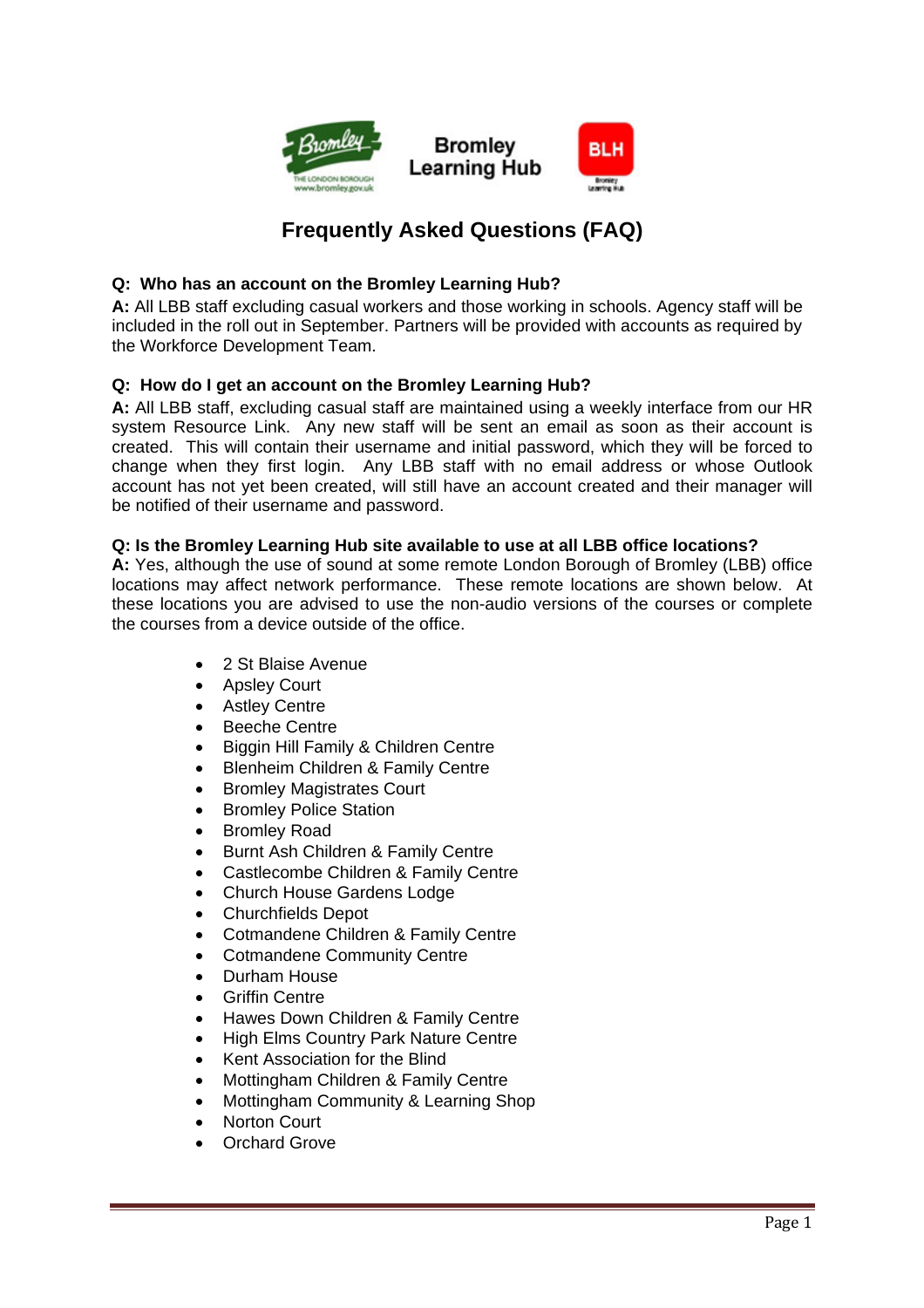# **Q: What do I do if I have forgotten my password?**

**A:** On the login screen click the option **'Forgot your password?'** You will be asked to enter either your 'Username' or 'Email Address' and click search. If the information you supply is correct then am automated email message will be sent to you. It will contain instructions on how to confirm your request and then supply you with a new password in a second email. If you continue to have difficulty or do not have an email account, please contact

bromleylearninghub@bromley.gov.uk.

### **Q: Is the site accessible?**

*A:* We care about ensuring that our site is as accessible as possible. Areas in which we have considered the accessibility of our site for various groups and customers have included:-

- 1. Non-audio versions are available for most courses for hearing impaired users.
- 2. Keyboard shortcuts are available for users with impaired movement
- 3. By the end of 2013 all courses will be made available in HTML 5 versions. This makes them fully accessible via a screen reader for individuals with impaired vision.
- 4. Users are able to increase the zoom level on screens.

# **Q: What devices can the system operate on?**

**A:** The Bromley Learning Hub can run on any device but there are some restrictions when studying a course online.

- Most courses can be studied on an Apple Mac PC using either Firefox or Safari.
- A few older titles require a Microsoft Windows PC running Internet Explorer.
- Courses require Adobe Flash Player so therefore cannot be used on any Apple devices e.g. iPad, iPhone. *Note*: iPads can be used for studying courses later in 2013 when the E-learning content has been updated.
- Android Phones may be used.

# **Q: My courses aren't working properly?**

**A:** The Learning Nexus courses and LMS are designed to work without too much configuration. If you are using a LBB PC then contact the CSIS help desk for support.

If you are not using a LBB PC then you need to ensure:

- **Internet Explorer Version 6** or later is installed. To check your version, select Help, About Internet Explorer from your browser and your version will be displayed.
- **Flash Player** Version 8 is installed. To test your PC, select the following link http://helpx.adobe.com/flash-player/kb/find-version-flash-player.html . For further details and how to dowmload Flash, http://get.adobe.com/flashplayer/
- **ActiveX controls** are allowed. For further details, please refer to the link http://windows.microsoft.com/en-us/internet-explorer/use-activex-filtering#ie=ie-10
- pop-ups, for the Learning Nexus website, are not blocked.

#### **Q: Why do I see the message "Pop–up blocked. To see this pop-up or additional options click here" when accessing a course?**

**A:** By default most PC's do not allow pop-ups from a website. When you see the message above click the message and select the option "Always Allow Pop-ups from This Site". The Bromley Learning Hub site will then be added to your popup allow list.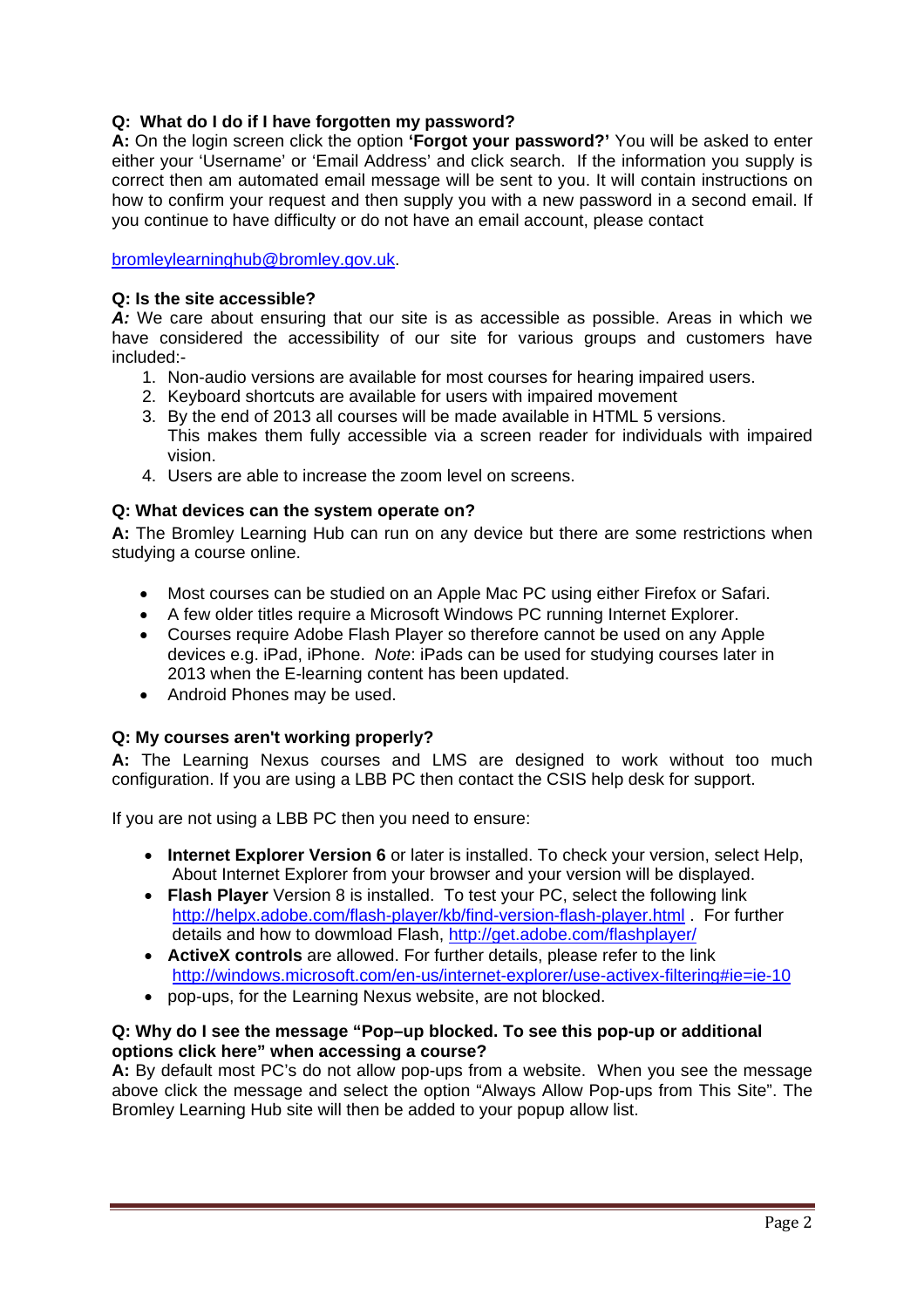# **Q: My screen is not displaying correctly?**

**A**: The recommended screen resolution for courses is 1280 x 1024. For details on how to change your screen resolution please refer to the link:

http://windows.microsoft.com/en-US/windows-vista/Change-screen-resolution.

# **Q: I cannot hear the course?**

**A:** Ensure you have selected an Audio version of the course and you have attached your headphones securely to the PC.

# **Q: I cannot access files available on the site?**

**A:** Files provided on the website are in Adobe PDF format. This software is free and you can download it using the link http://get.adobe.com/uk/reader/

# **Q: Some of the links on the site are not working?**

**A:** The links which take you to the Bromley Intranet can only be accessed if you are logged onto the London Borough of Bromley network e.g. the Face to Face Training and Managers Toolkit links.

# **Q: How do I search for a course?**

**A:** Choose from one of the three categories displayed on the home page and browse through the available courses within that category. The available categories are Training for All, Children's Social Care and Adult Social Care. It is not currently possible to search for a course from the home page of the system. This functionality will be provided in future upgrades.

# **Q: How long are the courses?**

**A:** The length of the course depends upon the topic and content included. The course might take as less as 15 minutes or up to 3 hours. The length of the course can be found on the factsheets.

# **Q: Do I have to enrol on a course category?**

**A:** Yes. The first time you access a course category e.g. Training for All, Children's Social Care or Adult's Social Care, you will need to select the 'enrol' button to see the courses within that category. This only needs to be done once for each course category. After that you will automatically just see the courses when accessing a course category.

# **Q: How do I know what courses I have accessed?**

**A:** If you select a course category, all activities within that category are displayed. If you have accessed a course it will be highlighted with a tick. These courses may have either been completed or part completed.

# **Q: How do I know what sections of a course I have completed or need to complete?**

**A:** If you select a course the sections within that course are displayed. Any completed sections of the course are marked with a green tick. Any incomplete sections are marked with orange. If you have never accessed a section then it is simply displayed as a box with no colour coding.

# **Q: What if I want to stop working through a course and return to it later?**

**A:** You can exit a course and come back to it at more convenient time. Your progress data will be saved from the previous session. The system will bookmark the last page you visited and ask you whether you would like to continue from where you placed a bookmark.